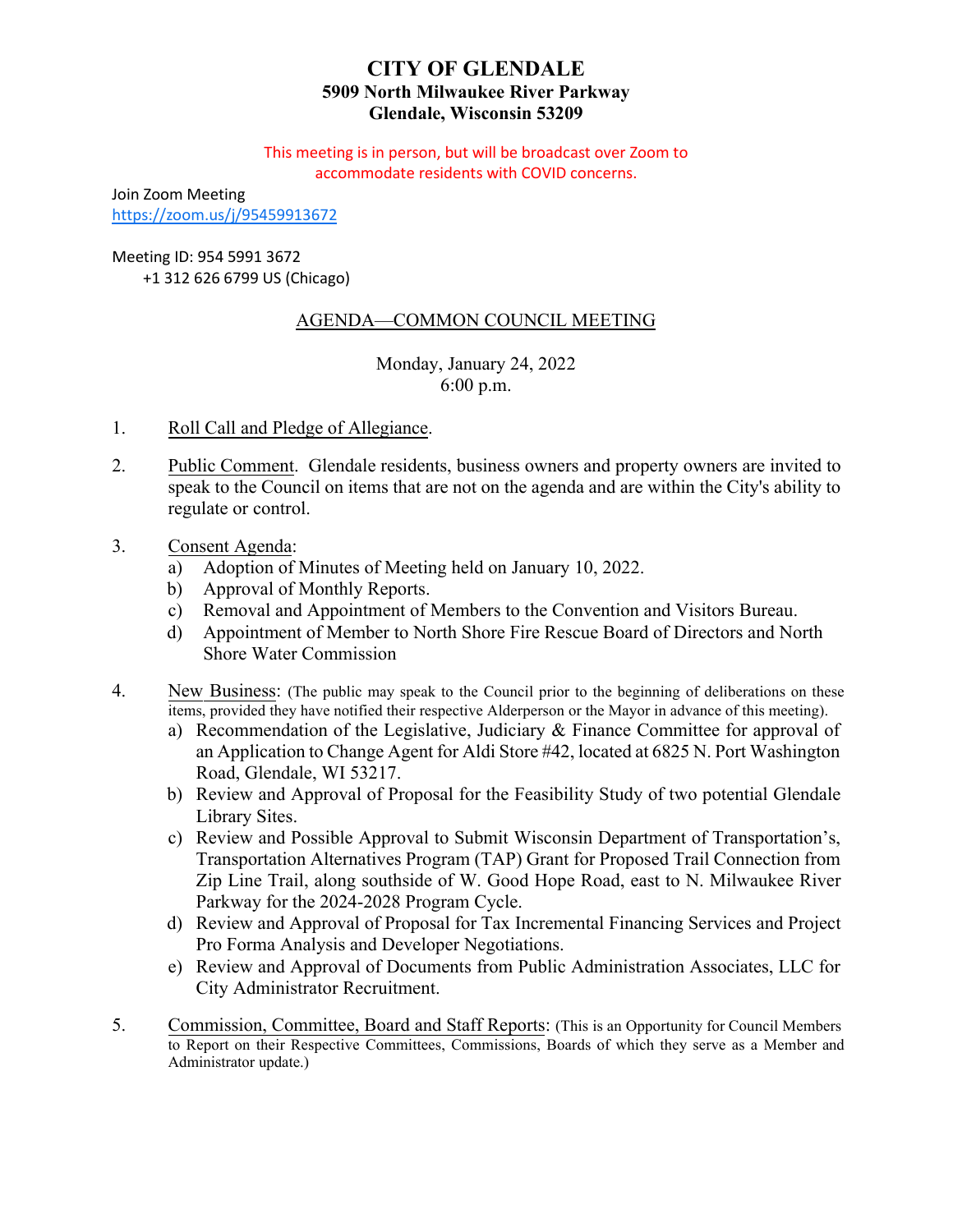- 6. The Common Council will convene in Closed Session per Wis. Stats. §19.85(1)(c) to consider the employment, promotion, compensation, or performance evaluation data (Personnel Performance Review) and Wis. Stats.  $\S19.85(1)(g)$  to confer with legal counsel for the governmental body who is rendering oral or written advice concerning strategy to be adopted by the body with respect to litigation in which it is or is likely to become involved (6801 N. Ironwood Lane).
- 7. Reconvene to Open Session and Regular Order of Business.
- 8. Possible Action on Closed Session Items.
- 9. Adjournment.

Upon reasonable notice, efforts will be made to accommodate the needs of persons with disabilities.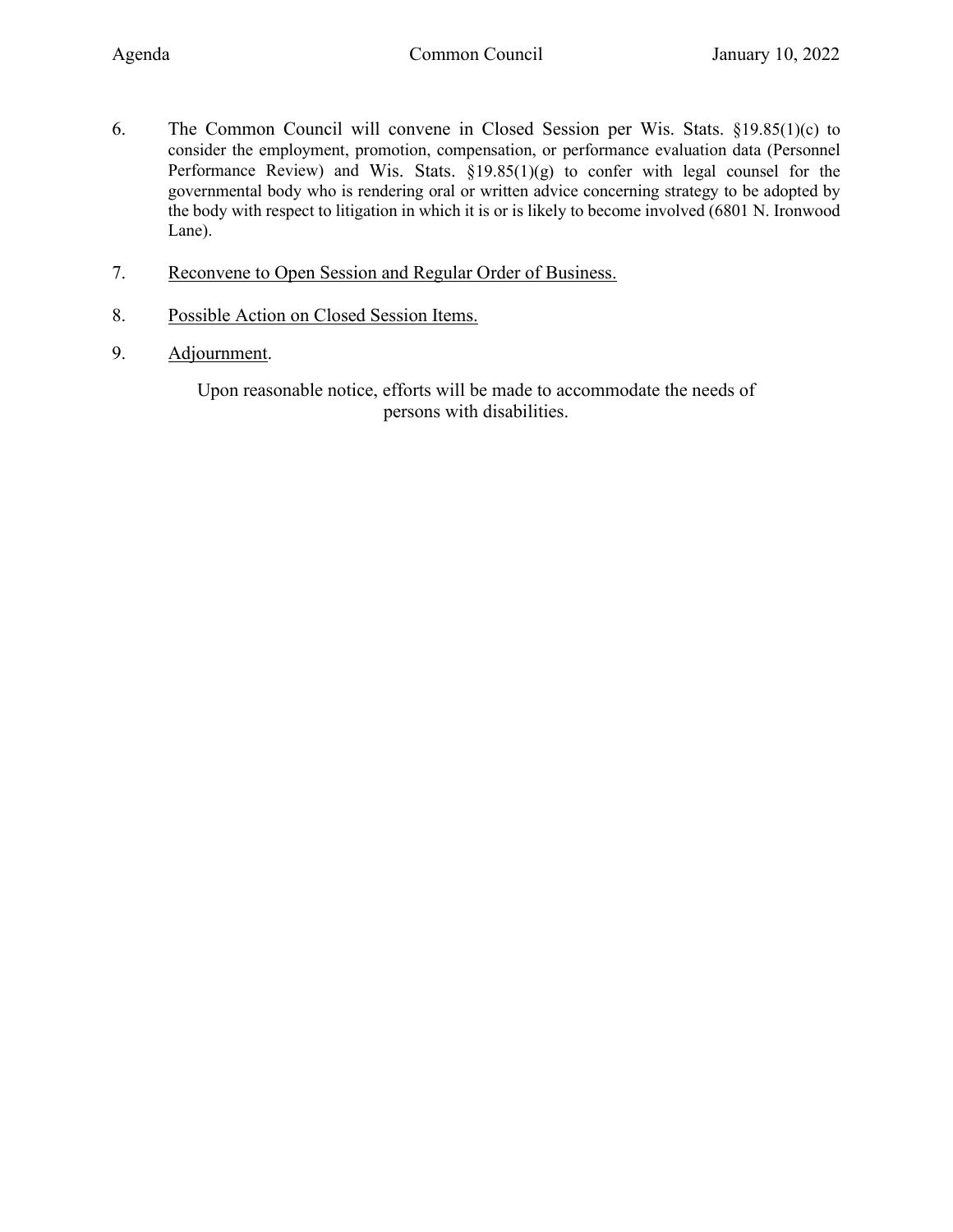# <span id="page-2-0"></span>3A-3D 1/24/2022

# CONSENT AGENDA

- a) [Adoption of Minutes of Meeting held on January 10, 2022.](https://www.glendale-wi.org/DocumentCenter/View/2372/Council-Minutes-1-10-2022)
- b) [Approval of Monthly Reports.](https://www.glendale-wi.org/DocumentCenter/View/2373/December-2021-for-Common-Council)
- c) [Removal and Appointment of Members to the Convention and Visitors Bureau.](https://www.glendale-wi.org/DocumentCenter/View/2374/Memo---Committee-Appointments)
- d) [Appointment of Member to North Shore Fire Rescue Board of Directors and North Shore Water](https://www.glendale-wi.org/DocumentCenter/View/2375/Memo---Appointments-to-NSFD-and-NSWC) [Commission.](https://www.glendale-wi.org/DocumentCenter/View/2375/Memo---Appointments-to-NSFD-and-NSWC)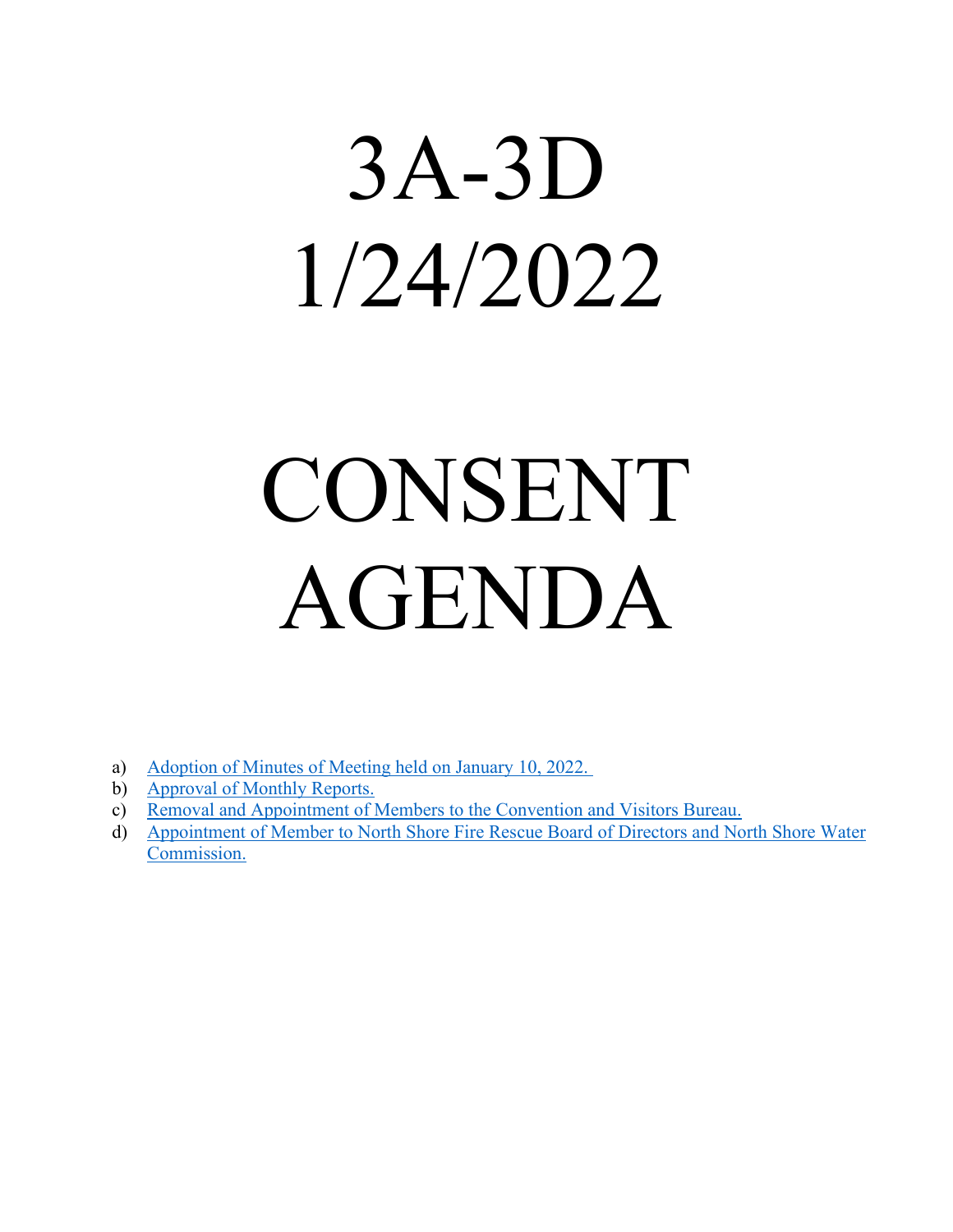4a / 1-24-2022

<span id="page-3-0"></span>

5909 North Milwaukee River Parkway Glendale, WI 53209

**SUBJECT:** Recommendation of the Legislative, Judiciary & Finance Committee for approval of an Application to Change Agent for Aldi Store #42, located at 6825 N. Port Washington Road, Glendale, WI 53209.

**FROM:** Megan Humitz, City Clerk

**MEETING DATE:** January 24, 2022

### **FISCAL SUMMARY:**

| <b>Budget Summary:</b>      | N/A |
|-----------------------------|-----|
| Budgeted Expenditure:   N/A |     |
| <b>Budgeted Revenue:</b>    | N/A |

| <b>STATUTORY REFERENCE:</b>       |  |
|-----------------------------------|--|
| Wisconsin Statutes:   Chapter 125 |  |

Municipal Code: | 7.2

### **BACKGROUND/ANALYSIS:**

The State of Wisconsin requires any business selling alcohol to have an Alcohol Beverage License. The License requires an agent be named to be responsible for all sales. Aldi Store #42, located at 6825 N. Port Washington Road has requested a change of agent.

All background checks have been concluded by the City of Glendale Police Department.

### **RECOMMENDATION:**

All applications are on file in the Clerk's office. The appropriate background checks were completed by the Police Department.

Staff recommends approval of the change of agent to T. Schmitz.

### **ACTION REQUESTED:**

Motion to approve the Application to Change Agent for Aldi Store #42, located at 6825 N. Port Washington Road, Glendale, WI 53217.

### **ATTACHMENTS:**

1. None.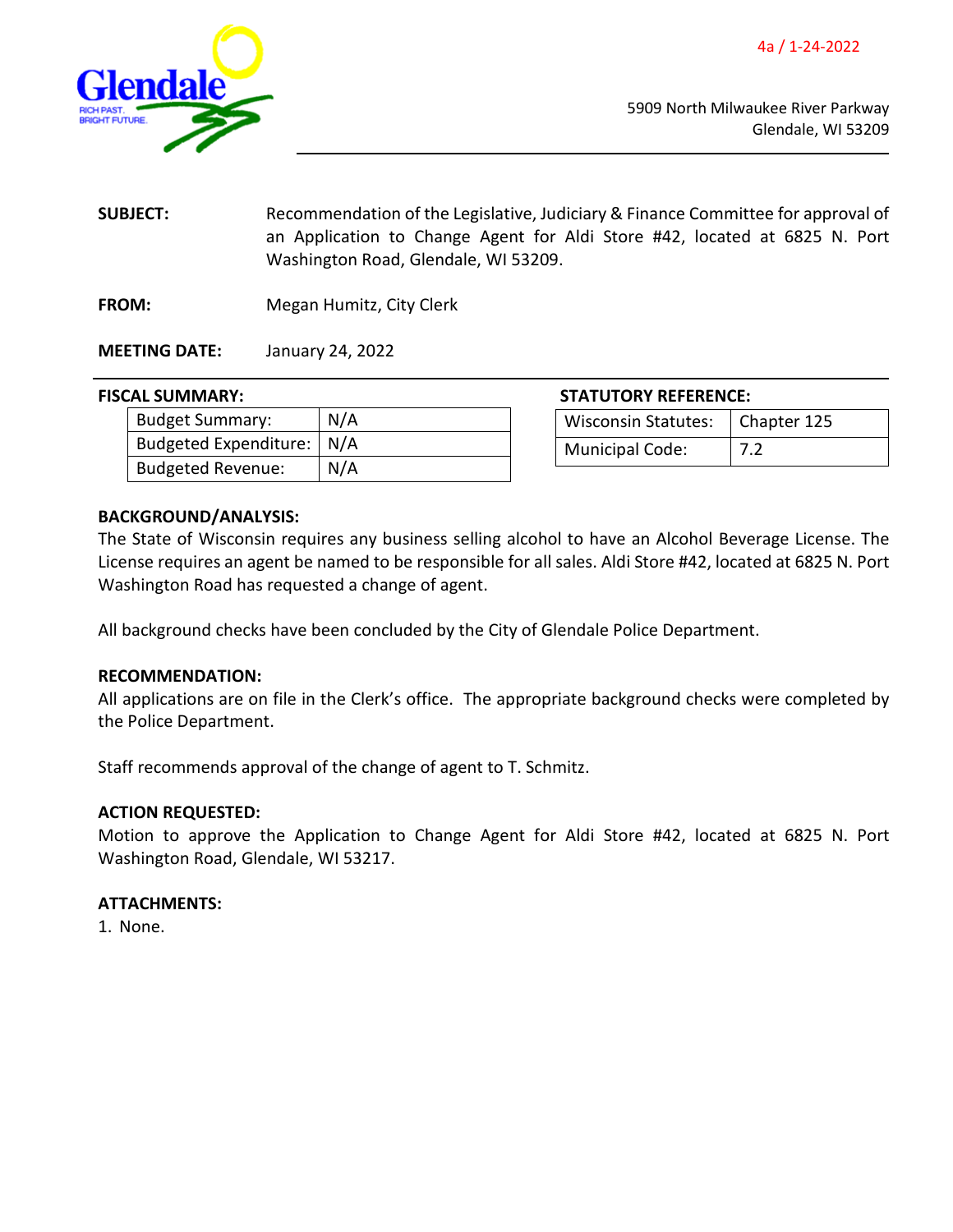<span id="page-4-0"></span>

5909 North Milwaukee River Parkway Glendale, WI 53209

| <b>SUBJECT:</b> | Review and Approval of Proposal for the Feasibility Study of two Potential Glendale<br>Library Sites |
|-----------------|------------------------------------------------------------------------------------------------------|
| <b>FROM:</b>    | Darrell Hofland, Interim City Administrator                                                          |

# **MEETING DATE:** January 24, 2022

### **FISCAL SUMMARY: STATUTORY REFERENCE:**

| <b>Budget Summary:</b>      | Capital Projects |
|-----------------------------|------------------|
| Budgeted Expenditure:   N/A |                  |
| <b>Budgeted Revenue:</b>    | N/A              |

| SIAIUIUKY KEFEKENCE:      |     |
|---------------------------|-----|
| <b>Wisconsin Statues:</b> | N/A |
| <b>Municipal Code:</b>    | N/A |

### **BACKGROUND/ANALYSIS:**

The Common Council, at its December meeting, gave direction to City staff to obtain proposals on a feasibility study for the two identified Glendale library sites.

Please find listed below the proposal results for the feasibility study.

- 1. Zimmerman Architectural Studios, Milwaukee, WI \$33,400
- 2. Kueny Architects, Pleasant Prairie, WI 67,259

Both firms have an expertise in the design and construction of public facilities including libraries. In the past, I have worked with both firms and have had positive experiences and outcomes.

A third firm, Think Design, was contacted but they declined to submit a proposal.

### **RECOMMENDATION:**

Staff recommends that the City award a contract to Kueny Architects, in the amount of \$7,259.

### **ACTION REQUESTED:**

Motion to accept the low bid and award of contact to Kueny Architects, Pleasant Prairie, WI in the amount of \$7,259 for the feasibility study of two sites for consideration as a potential Glendale library.

# **ATTACHMENTS:**

- 1. [Kueny Architects proposal](https://www.glendale-wi.org/DocumentCenter/View/2376/Kueny-Architects---Library-Feasibility-Study)
- 2. [Zimmerman Architectural Studios proposal](https://www.glendale-wi.org/DocumentCenter/View/2377/Zimmerman---Library-Feasibility-Study)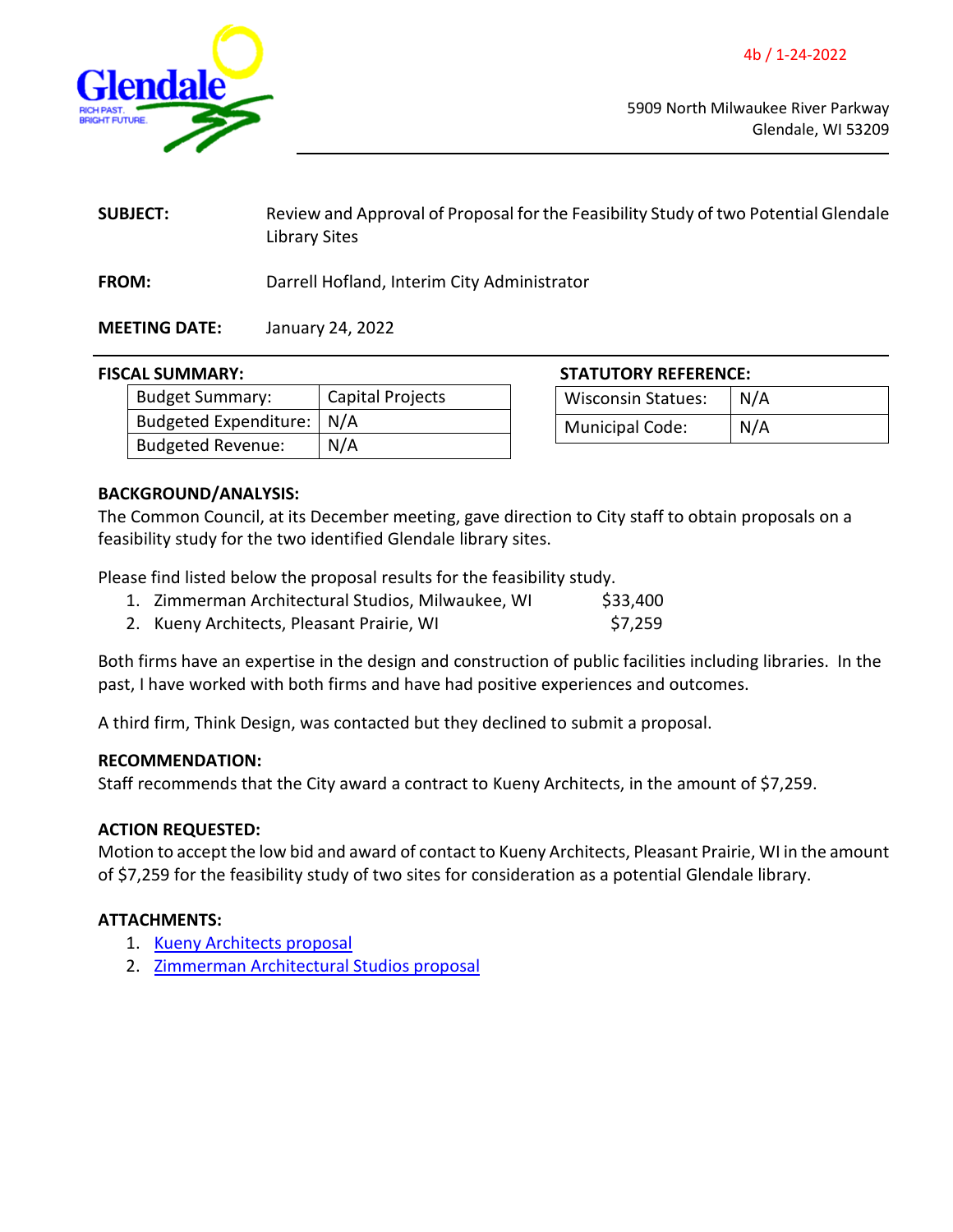<span id="page-5-0"></span>

| <b>SUBJECT:</b>      | Review and possible approval to submit Wisconsin Department of Transportation's<br>Transportation Alternatives Program (TAP) grant for proposed trail connection from Zip<br>Line Trail, along southside of W Good Hope Road, east to N Milwaukee River Parkway for<br>the 2024-2028 program cycle |
|----------------------|----------------------------------------------------------------------------------------------------------------------------------------------------------------------------------------------------------------------------------------------------------------------------------------------------|
| <b>FROM:</b>         | Charlie Imig, Director of Public Works                                                                                                                                                                                                                                                             |
| <b>MEETING DATE:</b> | January 24, 2022                                                                                                                                                                                                                                                                                   |

| <b>Budget Summary:</b>      | N/A |
|-----------------------------|-----|
| Budgeted Expenditure:   N/A |     |
| <b>Budgeted Revenue:</b>    | N/A |

**FISCAL SUMMARY: STATUTORY REFERENCE:**

| <b>Wisconsin Statues:</b> | N/A |
|---------------------------|-----|
| Municipal Code:           | N/A |

### **BACKGROUND/ANALYSIS:**

Over the past few years there has been a growing concern regarding a trail, along the southside of W Good Hope Road, to connect the Zip Line Trail to N Milwaukee River Parkway. Additionally, this proposed connection is identified in the City's Connecting Glendale 2020 Bicycle and Pedestrian Plan.

Recently, DPW and Engineering staff met with a Traffic Analysis and Design, Inc. (TADI) representative to discuss this connection. TADI has been involved with several City traffic safety programs and the subsequent grant application preparations and submissions.

The Wisconsin Department of Transportation's (WisDOT), Transportation Alternatives Program (TAP) grant would pay, if approved, 80 percent of the improvements while the City would be responsible for the remaining 20 percent. The grant pays for the design as well. The approximate cost for the project, currently, is around \$3 million. Therefore, the City would be responsible 20 percent of that amount, or \$600,000.

WisDot's deadline for the next 2022-2026 TAP grant period is January 28, 2022. Subsequently, staff is recommending targeting the next grant period of 2024-2028. That deadline for application submission is January of 2024.

Choosing that date will allow the City the ability to garner Milwaukee County's support as the proposed trail, which would be located in their right-of-way (ROW). The City will also have to work out details regarding the trail's operation and maintenance and those related costs. Milwaukee County Parks may be identified as a potential partner as they have also shown this proposed trail as part of their *Northwest Trail Connections Plan*.

A better understanding of stakeholders and any potential concerns along the corridor would need to be identified. There are several potential design challenges, such as crossing multiple residential and commercial driveways; crossing multiple public roads, including N Green Bay Avenue; and crossing the box culvert at the STRATTEC property. This is box culvert is planned to be reconstructed in 2022.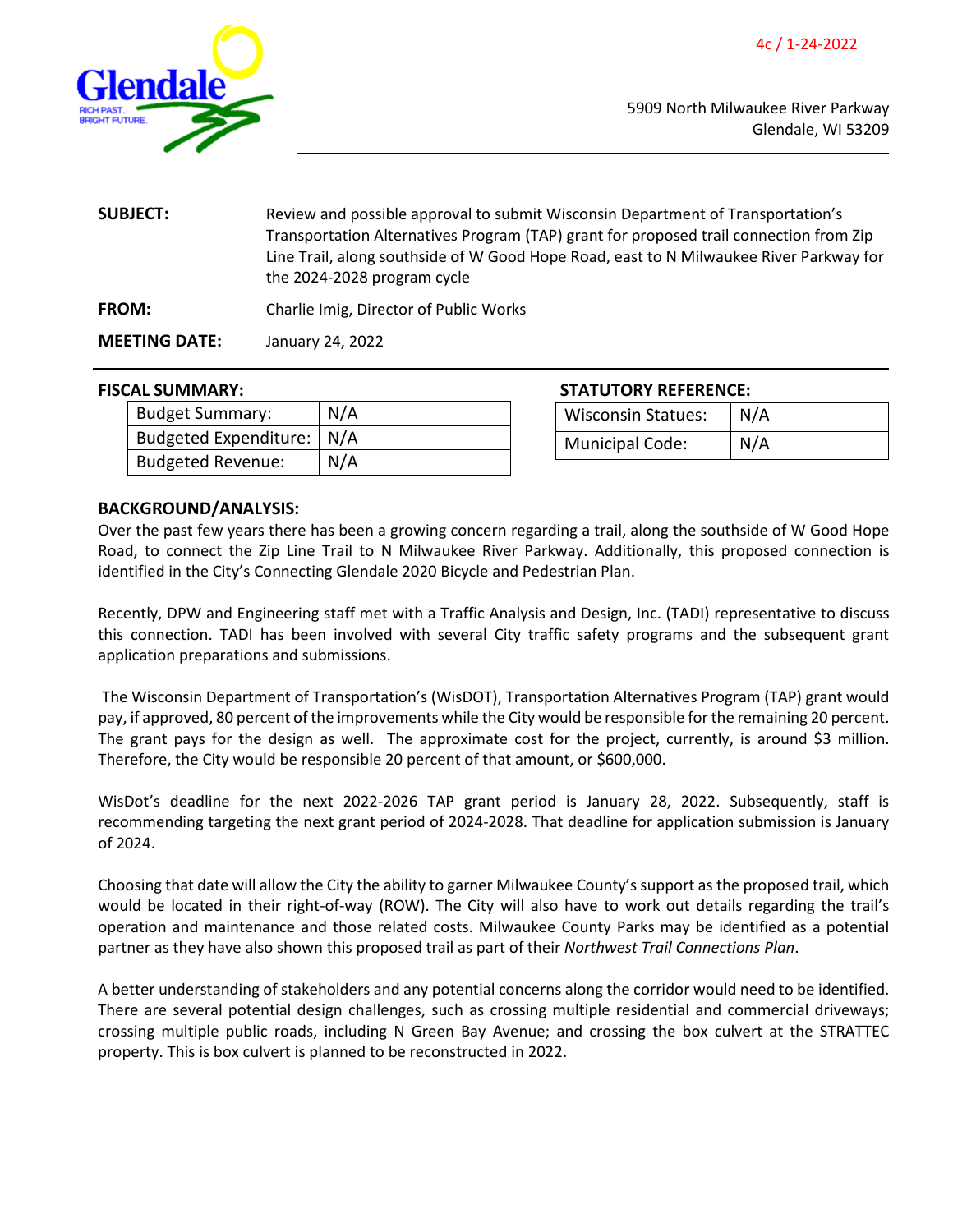

Another consideration and requirement, based upon the competitive nature of the TAP Grant, is garnering preapplication support from local stakeholders, elected officials and the public. Staff would also discuss this project with the Metropolitan Planning Organization (MPO), SEWRPC and WisDOT ahead of time.

The project costs, as previously mentioned, are only projected at this time. Staff and its consultants would need the extra time to identify the City's share of the Grant so it can be sent to Council for approval as part of the Capital Improvement Budget. Additionally, there may be other funding opportunities, with the new Federal Infrastructure Bill, to help fund or partial fund such a project.

### **RECOMMENDATION:**

Staff is recommending that the City apply for WisDOT's 2024-2028 Transportation Alternatives Program (TAP), with submission due in January of 2024. As previously mentioned, the timeframe will allow staff the necessary time to prepare a competitive application submission.

Additionally, staff will work with TADI to provide a scope for trail layout and conceptual placement, cost estimate, as well as any other studies required as part of the grant application. This will be brought to Council with more information and an agreement for future approval.

### **ACTION REQUESTED:**

Motion to authorize staff to apply for WisDOT's 2024-2028 Transportation Alternatives Program (TAP) grant proposed trail connection from Zip Line Trail, along southside of W Good Hope Road, east to N Milwaukee River Parkway, in January of 2024.

**ATTACHMENTS:** None.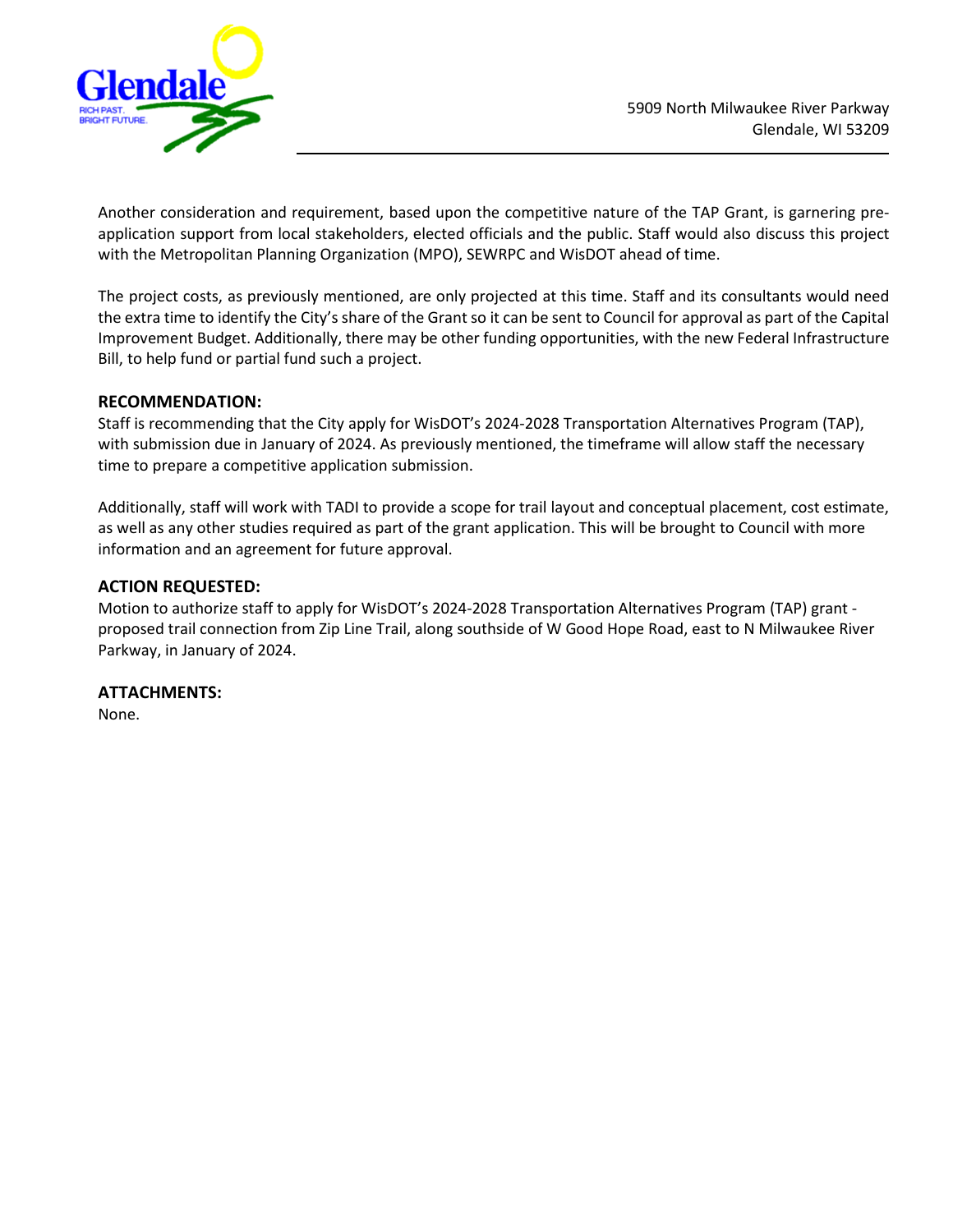<span id="page-7-0"></span>

| <b>SUBJECT:</b> | Review and Approval of Proposal for Tax Incremental Financing Services and Project Pro |
|-----------------|----------------------------------------------------------------------------------------|
|                 | Forma Analysis and Developer Negotiations                                              |

**FROM:** Darrell Hofland, Interim City Administrator

**MEETING DATE:** January 24, 2022

| <b>Budget Summary:</b>      | Capital Projects |
|-----------------------------|------------------|
| Budgeted Expenditure:   N/A |                  |
| <b>Budgeted Revenue:</b>    | N/A              |

# **FISCAL SUMMARY: STATUTORY REFERENCE:**

| <b>Wisconsin Statues:</b> | N/A |
|---------------------------|-----|
| Municipal Code:           | N/A |

### **BACKGROUND/ANALYSIS:**

The City of Glendale has received preliminary development interest in the property located at the southeast corner of Civic Drive and N. Green Bay Road.

The development of the property would require some public infrastructure improvements. The developer has also inquired about the need for possible financial assistance. Both types of costs are reimbursable by a tax incremental district.

Due to the technical nature of developing a Tax Incremental District, its project plan and a financial analysis of the development's proforma, I have requested a proposal from Ehlers, Brookfield, WI. Community Development Authority's legal counsel, John Fuchs is supportive of the City hiring a consultant to assist.

Attached is a proposal from Ehlers which includes Appendix A – Tax Incremental Financing Services and Appendix B – Project Pro Forma Analysis and Developer Negotiations.

Appendix A proposal is \$15,500. Appendix B proposal is not fixed but is estimated to be \$4,000-\$9,000 depending on complexity of the business pro forma. Costs associated with Ehlers' work as reimbursable should the tax incremental district (TID No. 9) be created.

### **RECOMMENDATION:**

Staff recommends that the City award a contract to Ehlers in the amount of \$15,500 for tax incremental financing services and an amount not to exceed \$9,000 for project pro forma analysis and developer negotiations.

### **ACTION REQUESTED:**

Motion to award a contract to Ehlers, Brookfield, WI in the amount of \$15,500 for tax incremental financing services and an amount not to exceed \$9,000 for project pro forma analysis and developer negotiations.

### **ATTACHMENTS:**

- 1. [Appendix A Tax Incremental Financing Service](https://www.glendale-wi.org/DocumentCenter/View/2378/Attachment---Appendix-A-TID-Services)
- 2. [Appendix B Project Pro Forma Analysis and Developer Negotiations](https://www.glendale-wi.org/DocumentCenter/View/2379/Attachment---Appendix-B-TID-Proforma-Review)